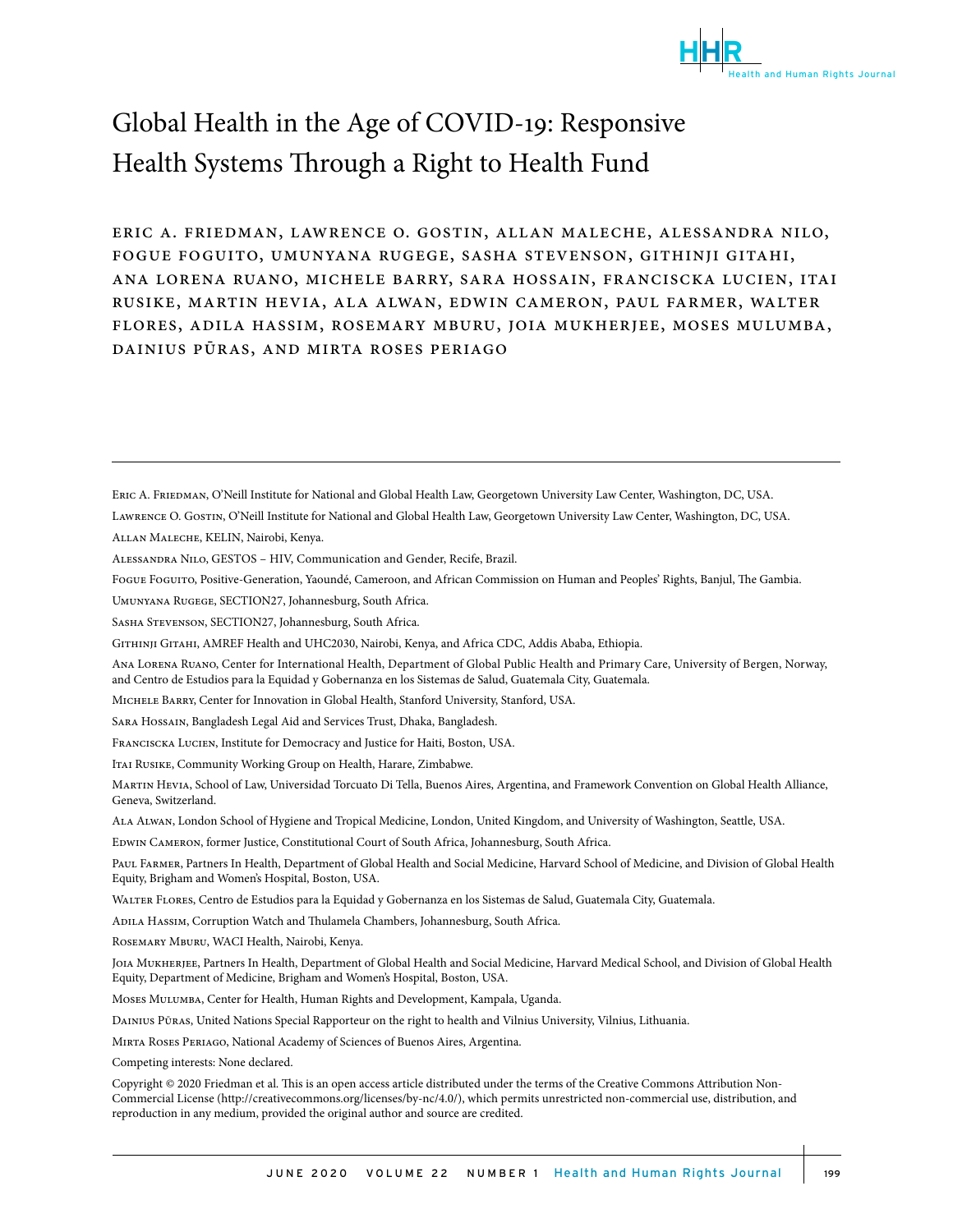## Abstract

We propose that a Right to Health Capacity Fund (R2HCF) be created as a central institution of a reimagined global health architecture developed in the aftermath of the COVID-19 pandemic. Such a fund would help ensure the strong health systems required to prevent disease outbreaks from becoming devastating global pandemics, while ensuring genuinely universal health coverage that would encompass even the most marginalized populations. The R2HCF's mission would be to promote inclusive participation, equality, and accountability for advancing the right to health. The fund would focus its resources on civil society organizations, supporting their advocacy and strengthening mechanisms for accountability and participation. We propose an initial annual target of US\$500 million for the fund, adjusted based on needs assessments. Such a financing level would be both achievable and transformative, given the limited right to health funding presently and the demonstrated potential of right to health initiatives to strengthen health systems and meet the health needs of marginalized populations—and enable these populations to be treated with dignity. We call for a civil society-led multi-stakeholder process to further conceptualize, and then launch, an R2HCF, helping create a world where, whether during a health emergency or in ordinary times, no one is left behind.

Imagine a world where advocates successfully moved governments to greatly increase health systems funding and ensure that those health systems were equitable and of good quality, and where civil society and the public could monitor progress and hold their governments accountable. Health systems would be well resourced and universally accessible, and they would have sufficient numbers of health workers operating in environments safe for themselves and their patients. Imagine that advocacy and broad public and government understanding of people's right to water and sanitation accelerated efforts to enable all people to follow good hygienic practices. And imagine that participatory policymaking, empowered community-based organizations, and regular, open dialogues with policy-makers led to trust in health information from both governmental and nongovernmental sources.

In short, imagine a world where health rights advocacy received robust support, and the core right to health principles of equality, accountability, and participation were being realized. It would have been a world better prepared to meet the immense health and social demands of the coronavirus disease 2019 (COVID-19) pandemic. And it

could yet be a world that is ready to meet the next outbreak of a novel or emerging infection.

When vaccines are developed, as they will be, and made available to everyone, COVID-19 will slowly recede into the past. Yet the weak health systems, lack of sufficient hygiene, and frequent lack of trust in health and political authorities that contribute to the toll of infectious diseases will remain. As will the regular toll of disease and death these take because systems are not in place to protect people's health, especially that of the marginalized among us. For as of 2017, more than half of people globally were not covered by essential health services.<sup>1</sup> What is more, over a quarter of people globally did not have access to basic sanitation (2017), 10% lacked access to drinking water (2017), and slightly more than 10% did not have enough food to eat  $(2018).<sup>2</sup>$ 

The 2019 United Nations Political Declaration on Universal Health Coverage reaffirms the human right to health.<sup>3</sup> Yet, more than 70 years after the Universal Declaration of Human Rights, with so many states failing to deliver quality health services to all, will still another commitment to the right to health make a difference?

Global pledges can be transformative, but only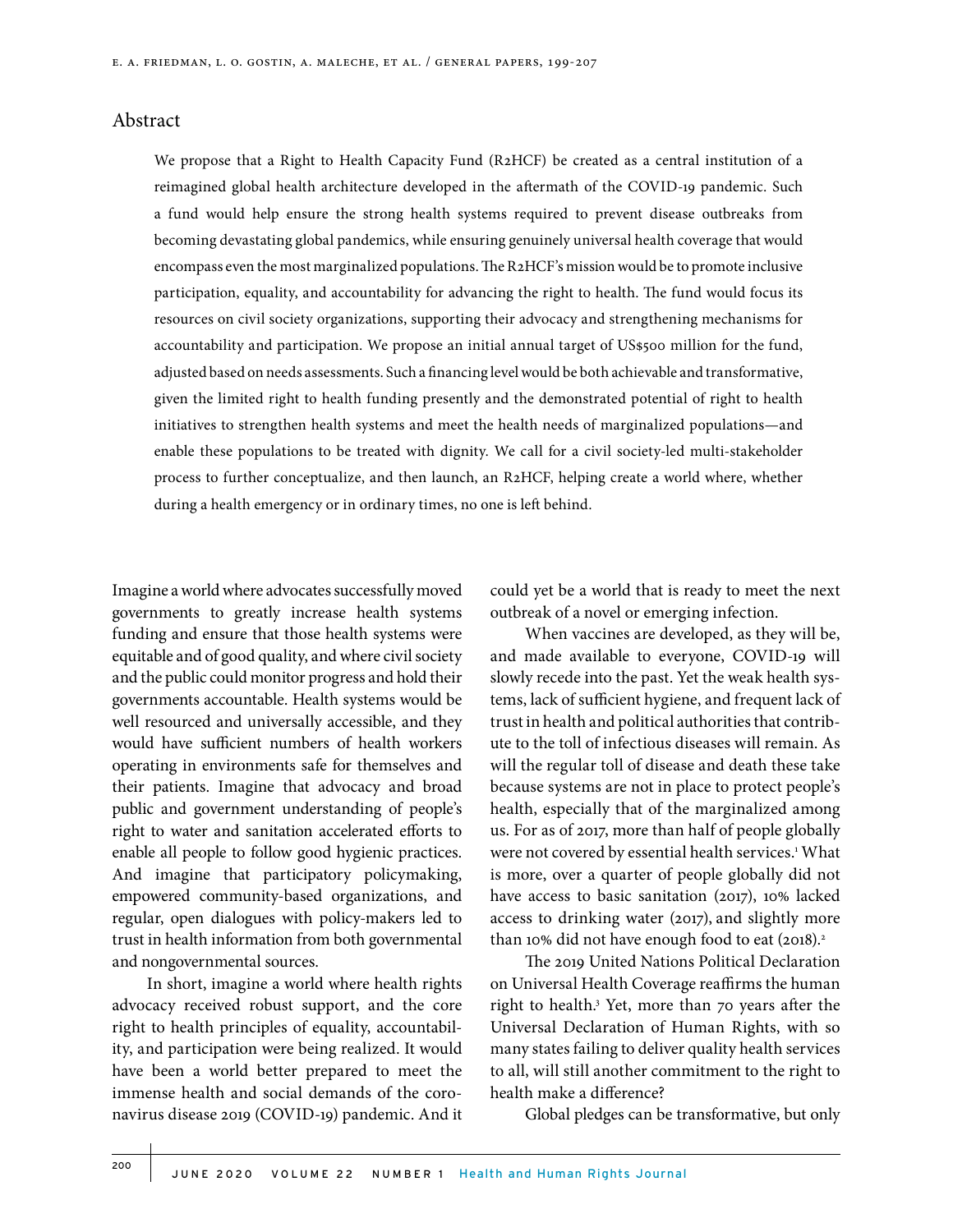if backed by political action and resources. In 2001, for example, the United Nations General Assembly Special Session on HIV/AIDS launched the Global Fund to Fight AIDS, Tuberculosis and Malaria (GFATM), which has developed national health system capacities and helped save 32 million lives.<sup>4</sup>

Particularly as countries respond to and begin to recover from COVID-19, with its tremendous economic and social harm, it might be too big a political lift to expect the creation of a global fund for health on the multi-billion-dollar scale required to create universal health systems, however needed such a fund may be. But imagine the potential impact if the responses to COVID-19 and the Political Declaration on Universal Health Coverage led to a Right to Health Capacity Fund (R2HCF) focused on strengthening civil society's ability to advocate for the right to health, as well as fortifying the mechanisms to achieve this right—including inclusive participation, accountability, and equality. Imagine how this could help secure health for all and better prepare the world for the next disease outbreak.

Inclusive participation is critical for ensuring that health policies and programs are attuned to the realities of communities, and it empowers people to advocate for their own health. Meaningful participation respects human dignity and agency, a major contribution to well-being, and can promote affordability, accessibility, and quality. Accountability requires political leaders to answer for their failures in delivering universal health coverage (UHC). Equitable health systems leave no one behind, evincing special concern for marginalized populations.<sup>5</sup> An R2HCF could be a foundational component of a reimagined post-COVID-19 global health infrastructure. And it would become a powerful counterweight to nationalist populism, breathing life into the right to health, and helping restore the mutual solidarity that is ever more urgent as the world confronts the pandemic and its aftermath.

## A right to health capacity fund

### *Mission and scope*

The R2HCF's mission would be to promote inclu-

sive participation, equality, and accountability for advancing the right to health. Funds would be directed to civil society, especially community-based organizations, to build their capacities to advocate for health rights and strengthen mechanisms to increase accountability and participation (see Box 1). These vital health funding needs receive only a miniscule proportion of health funding (discussed below). Reasons include funders' preference for supporting direct health services and not sufficiently appreciating the contributions made by advocacy efforts and accountability and participation mechanisms to improved health; a narrowing civil society space, including fundraising restrictions on human rights organizations; the sometimes oppositional nature of advocacy; and governments' reluctance to share decision-making powers or to be held accountable.

Beyond this core focus, the R2HCF might directly support health services provision for highly marginalized populations who continue to be left behind (see Box 2). The line between these two sets of activities might sometimes seem blurry; guidance on eligible activities will need to be clear. The R2HCF would aim to enable even the most marginalized populations to fall within the ambit of UHC, and it would advance the social determinants of health, including nutritious food, clean water, sanitation, safe housing, education, and gender equality.6

## *Eligibility and prioritization*

The R2HCF would concentrate on entities with the least access to global health financing: community-based and grassroots organizations, and other civil society organizations. While the R2HCF would focus on lower-income countries (where health indicators are the worst and where each dollar could go the furthest), funding would also be available to civil society organizations in higher-income countries, since extreme disparities and marginalization exist there as well. As governments may themselves need right to health capacity building, civil society organizations and developing country governments could partner to jointly access funds to strengthen the capacity of governments and national human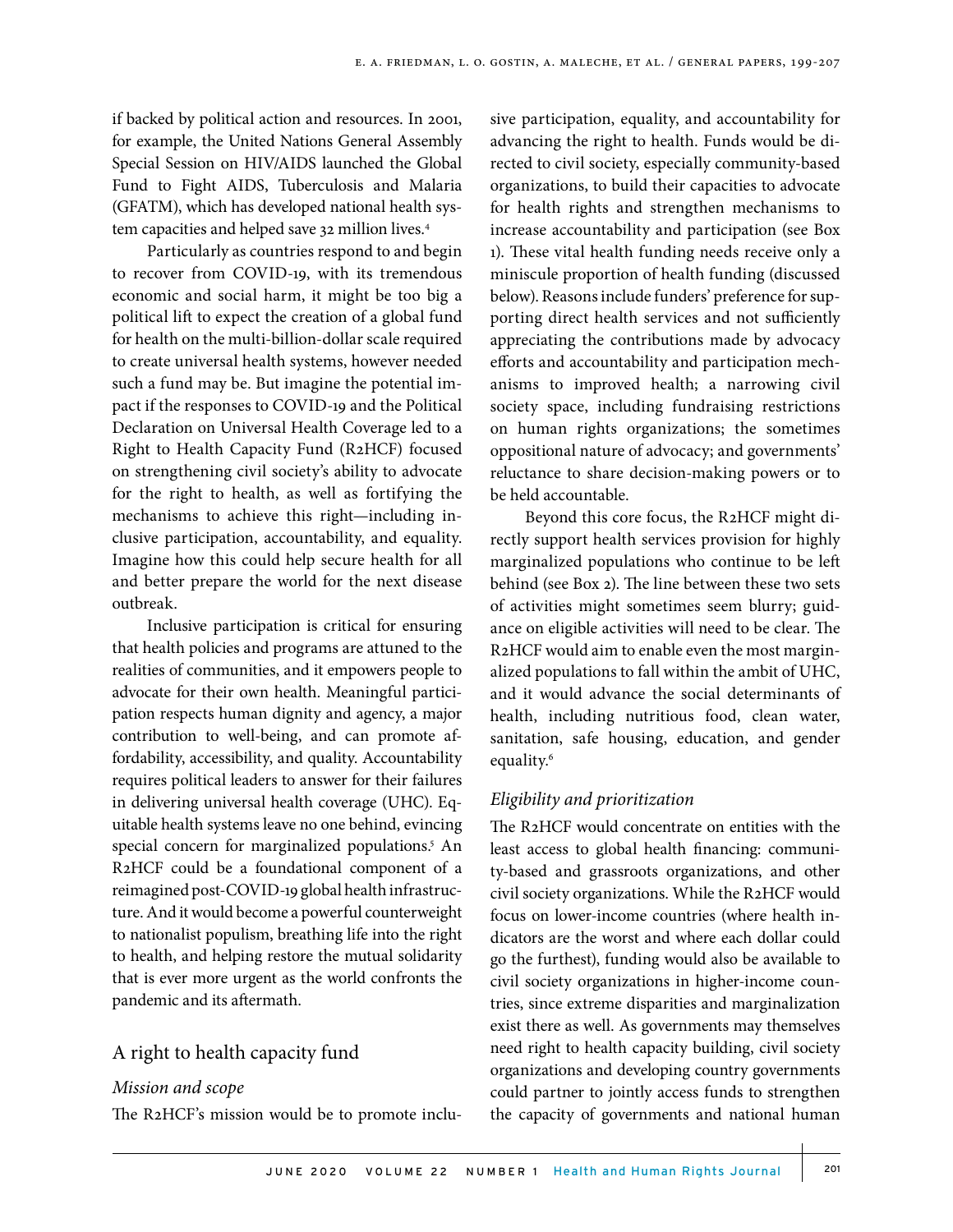rights institutions, such as through educating legislators and judges on the right to health. Partnerships with the government will also be key to sustaining programs that should receive government financing, such as multi-stakeholder participation and accountability mechanisms, right to health education, and any direct services for marginalized populations that the R2HCF supports.7

The R2HCF could develop a set of principles to prioritize grant-making, including activities that benefit especially marginalized populations, are likely to create sustained change, and are least likely to secure alternative funding.

## *Governance*

We envision the R2HCF as an independent nonprofit organization modeled on the GFATM, GAVI, and Unitaid, perhaps based in the Global South, where most of the communities whose rights it supports would be located. Its governing structures could include governments, civil society, international institutions, and foundations. Civil society and community leaders would have a leading role in R2HCF governance. Governments on the board would have to be committed to the right to health. Both civil society input and objective assessments

Box 1. Strengthening right to health capacities: Types of activities an R2HCF would support

Advocacy

- Human rights organizations' advocacy, policy analysis, and strategic litigation
- Right to health advocacy training for community members
- Community-based and -driven accountability and participation
	- Local health service and other social accountability measures, such as village health committees and health facility monitors

Participatory policymaking

- Community-driven health impact assessments for policies, programs, and projects that affect the right to health, whether adversely (such as mines, fossil fuel subsidies, and deforestation) or positively (such as parks, public transportation, and healthy school meals)
- Participatory health planning to ensure that urban and other community designs promote health for all and that pandemic preparedness plans protect marginalized populations
- Participatory budgeting for health-related budgets
- Participatory processes to develop health equity programs of action\*

Right to health capacity building

- Community members' and civil society organizations' capacity to participate in health policymaking processes
- Right to health literacy and education, including for community members, public officials, health workers, educators, judges, lawyers and paralegals, law enforcement officers, and journalists
- Partnerships between legal services organizations and health providers to increase patients' understanding of their rights and their access to justice
- Information exchanges on successful right to health advocacy strategies
- Government capacity to enforce standards on quality, non-discriminatory, acceptable, and accessible health care in the private sector and to carry out environmental safety testing and enforcement in marginalized communities
- National human rights institutions' capacity to investigate and resolve complaints about right to health violations

Legal empowerment

• Access to justice programs to support claims centering on the right to health

Monitoring

- Right to health monitoring, such as through national human rights institutions, parliamentary right to health investigations, and community platforms
- Public expenditure tracking of health-related budgets

In addition to funding activities such as these, the R2HCF could have targeted strategic initiatives. These could include supporting innovative mechanisms for accountability and participation and accelerated grants for right to health emergencies. The R2HCF could also reserve a small sum for technical support aimed at helping smaller organizations strengthen their financial systems and monitoring and evaluation capacity and ensure that their programming is well designed and based on best practices. Such support would help these organizations overcome key barriers to their effectiveness, namely limited capacity and experience, along with their simply having insufficient funds.†

\* O'Neill Institute for National and Global Health Law, Health equity programs of action. Available at https://oneill.law.georgetown.edu/projects/ tuberculosis-law-and-human-rights-project/health-equity-programs-of-action.

† Personal communication (e-mail) with Ralf Jürgens, Senior Coordinator, Human Rights, Global Fund to Fight AIDS, Tuberculosis and Malaria, March 25, 2020.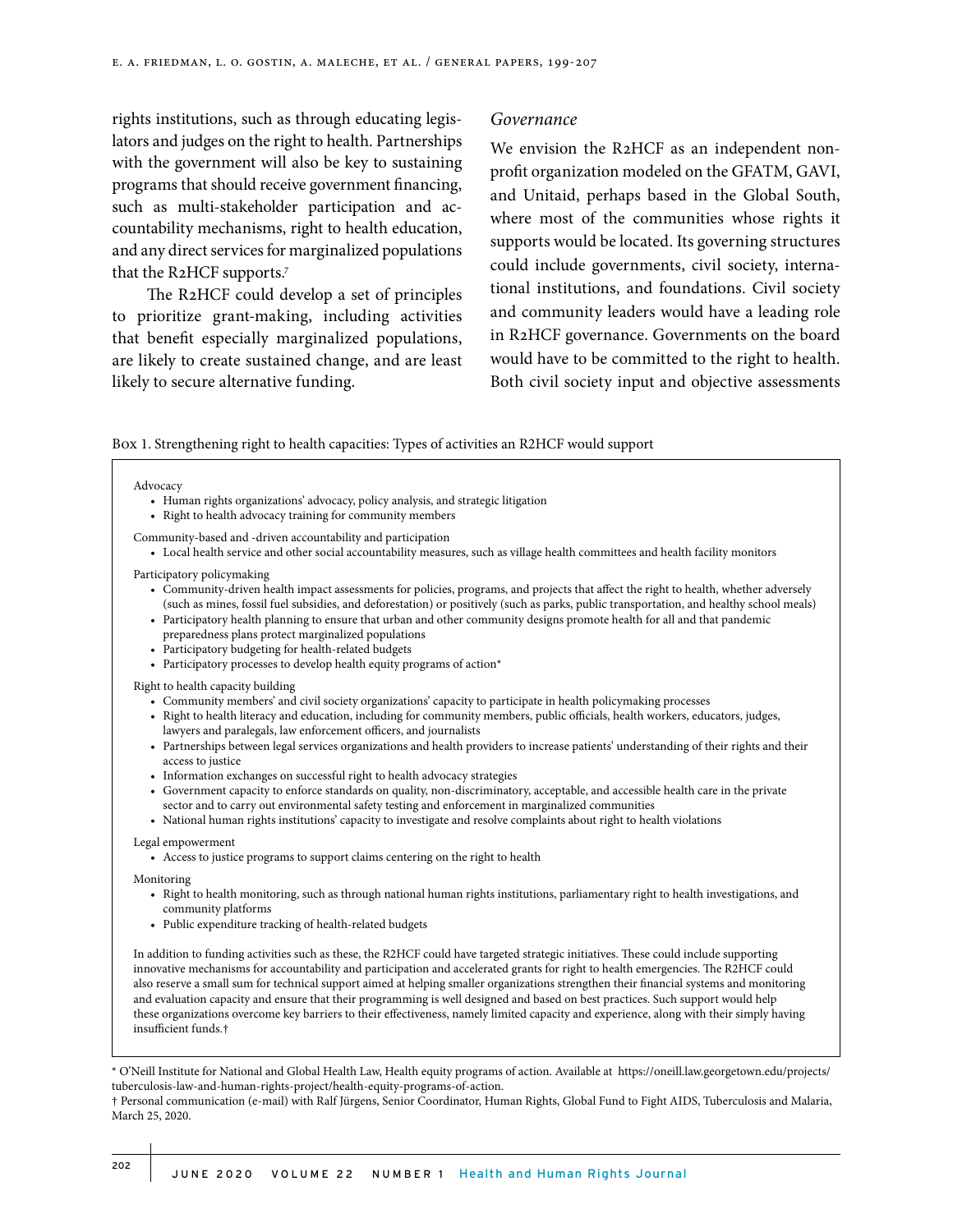could be used to determine which governments have the requisite level of commitment. Objective assessments might involve a set of indicators with clear criteria, much as Freedom House uses in its annual assessment of the level of political rights and civil liberties in every country.8 Global institutions such as the World Health Organization and the Office of the United Nations High Commissioner for Human Rights could be board members, along with foundations experienced in human rights advocacy and financing.

The R2HCF could be either independent or housed within an existing organization, where it could gain efficiencies by leveraging the organization's administrative, communications, and other expertise and infrastructure (such as financial auditing). One potential host organization could be the Robert Carr Fund, which strengthens civil society networks that support the health and rights of inadequately served populations—though it is focused regionally and globally, with a particular emphasis on HIV.<sup>9</sup> Another option is the GFATM, although its existing governance would pose challenges, among them that only three of twenty GFATM board members are from civil society and affected community.10

Whether independent or linked to an existing organization, the R2HCF could become part of a consortium of interested right to health funders.<sup>11</sup> Collaboration could enable them to best compensate for their respective limitations, share lessons, develop a joint evidence base, and share resources, such as technical guidance and expertise.

#### *Income sources*

Like other global health funding mechanisms, the R2HCF would be funded through contributions by governments, foundations, and other donors. The GFATM and other health funds may even choose to offer a small solidarity contribution, given the R2H-CF's contributions to their own missions.

In addition, an innovative financing window would help ensure the fund's viability and sustainability, and could be inspired by several countries' dedicated airline ticket tax to support Unitaid.<sup>12</sup> Innovative funding for the R2HCF could come, for example, from willing governments levying a tax on goods, services, or profits of corporations whose activities undermine the right to health, including tobacco, alcohol, sugary beverages, and highly processed unhealthy foods. Even a very low tax rate could raise significant sums. Many governments already tax certain unhealthy products.

## Filling the gap: The size of the R2HCF

Currently, data are insufficient to accurately estimate existing funding levels for civil society right to health advocacy and other functions that the R2HCF would fulfill. Indeed, the absence of

Box 2. For debate: Directly funding health initiatives to protect marginalized populations from further neglect

Should a secondary function of the R2HCF be to directly support health services for neglected populations? The R2HCF could prove a literal lifeline for politically marginalized and stigmatized populations by funding, for example:

- Syringe exchanges for users of injected drugs
- Mobile health clinics to bring health care to remote, rural villages
- Clean water for indigenous communities
- Community health centers for vulnerable migrant populations
- Community-based support for people with disabilities

However, such funding would have drawbacks and risks. Direct support for health services would reduce already inadequate funding available for the fund's core mission—civil society action and structural changes advancing participation, accountability, and equality. Further, health services that depend on the R2HCF might not be sustainable. Governments might even use the R2HCF as a justification for not providing these services themselves.

If the R2HCF were to support direct services provision, it could be accompanied by measures to mitigate these concerns, such as agreements with the governments of countries receiving this funding on co-financing and on gradually assuming and sustaining domestic funding responsibilities, ensuring a sense of ownership.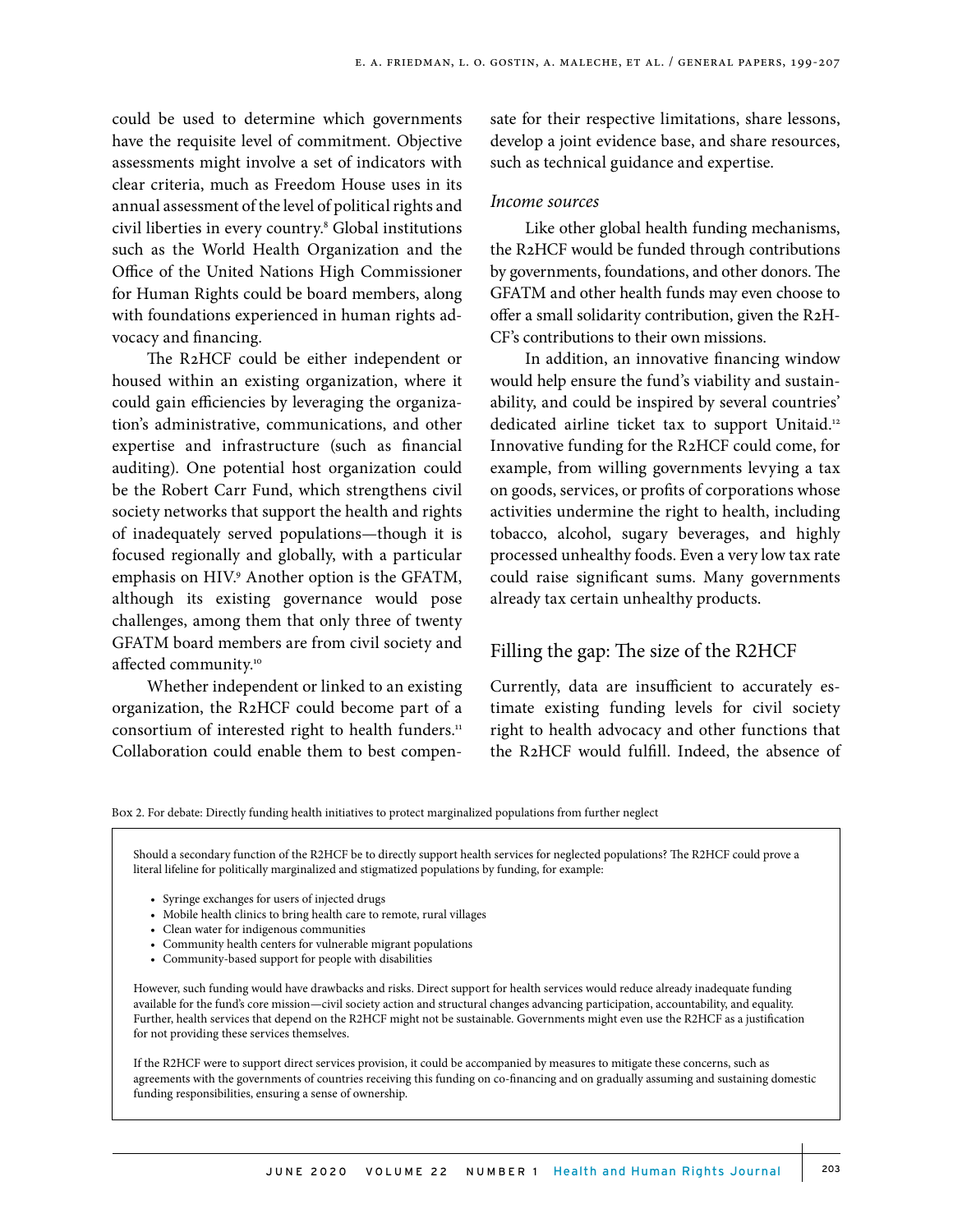data highlights the importance of the R2HCF. It is frequently said that we measure what we value; the lack of data suggests a low global priority. We recommend that such assessments be carried out.

Nonetheless, the data points that do exist suggest both a paucity of funding and a considerable unmet need. First, the GFATM is the main multilateral funder of right to health activities, with a strategic objective to "promote and protect human rights and gender equality" and with an unprecedented Breaking Down Barriers initiative aimed at removing human rights barriers to HIV, tuberculosis, and malaria services.13 Yet between the 20 countries that were part of this initiative and other human rights grants secured through the ordinary grant process, the GFATM invested only about \$123 million toward human rights in 2017–2019, or approximately US\$41 million per year.<sup>14</sup> While countries exceeded the GFATM's target that middle-income countries allocate at least 2.85% of HIV grants to breaking down human rights barriers, only 0.72% of tuberculosis grant funding addressed human rights, below the GFATM's 2% target.<sup>15</sup>

Beyond the GFATM, funding is sparse. Major foundations such as Gates, Rockefeller, and Ford do not focus on the right to health. The Open Society Foundations is the most significant foundation funder of human rights activities, with US\$47 million spent on health and human rights activities in 2019.16 The Robert Carr Fund, operating on a threeyear funding cycle, provided nearly US\$33 million for 2019-2021.<sup>17</sup> The largest foundation focused exclusively on frontline human rights activism is the Fund for Global Human Rights, which currently provides grants totaling US\$9 million annually.<sup>18</sup> Only US\$225 million in development assistance went to nongovernmental women's organizations per year in 2015–2016, including a mere US\$38 million annually for those in developing countries.<sup>19</sup> A comprehensive review found that US\$170 million was available to civil society organizations in Latin America from 2014 to 2017 for human rights activities—only 10% of which was for advocacy and lobbying.<sup>20</sup> Limited bilateral right to health funding is focused on sexual and reproductive health rights—vital, yet only one of many needs.

It is apparent, then, that right to health funding is far below existing and future needs. We envision an R2HCF with an initial annual target of US\$500 million, which would represent a transformative infusion of new funds. While we believe that this is a reasonable target, it is not based on a rigorous data-driven assessment. The R2HCF could adjust its funding target based on demand and research to better understand the right to health funding landscape.

# The economic case: The power of rights

While it might not seem it during the wave of multi-billion and even multi-trillion dollar COVID-19 rescue packages, in ordinary times, even US\$500 million per year would be considered a significant investment. What is the case for the R2HCF, then, including in light of the alternative of simply increasing direct health system investments?

First, the R2HCF would be far more achievable than a health systems fund that could have a major global impact. While we strongly support massive new investments in health systems, a transformative R2HCF is possible at a much lower price. A US\$500 million annual fund would vastly scale up resources for the right to health. By contrast, billions of dollars annually will be required to make significant inroads into filling health systems gaps: The funding gap to achieve the targets of the third Sustainable Development Goal (SDG), which is focused on health and includes UHC, is at least US\$20–54 billion per year for low- and middle-income countries, with 75% of investments needed for health systems.<sup>21</sup>

Second, the R2HCF would valuably complement current domestic and international health investments. It would enhance accountability, contributing to policies that ensure the most effective and efficient use of funds, and it would ensure that policies and programs are developed through inclusive participation, tailored to people's needs and realities.

Third, advocacy can leverage new money, particularly increases in national health budgets. This is especially important because the vast majority of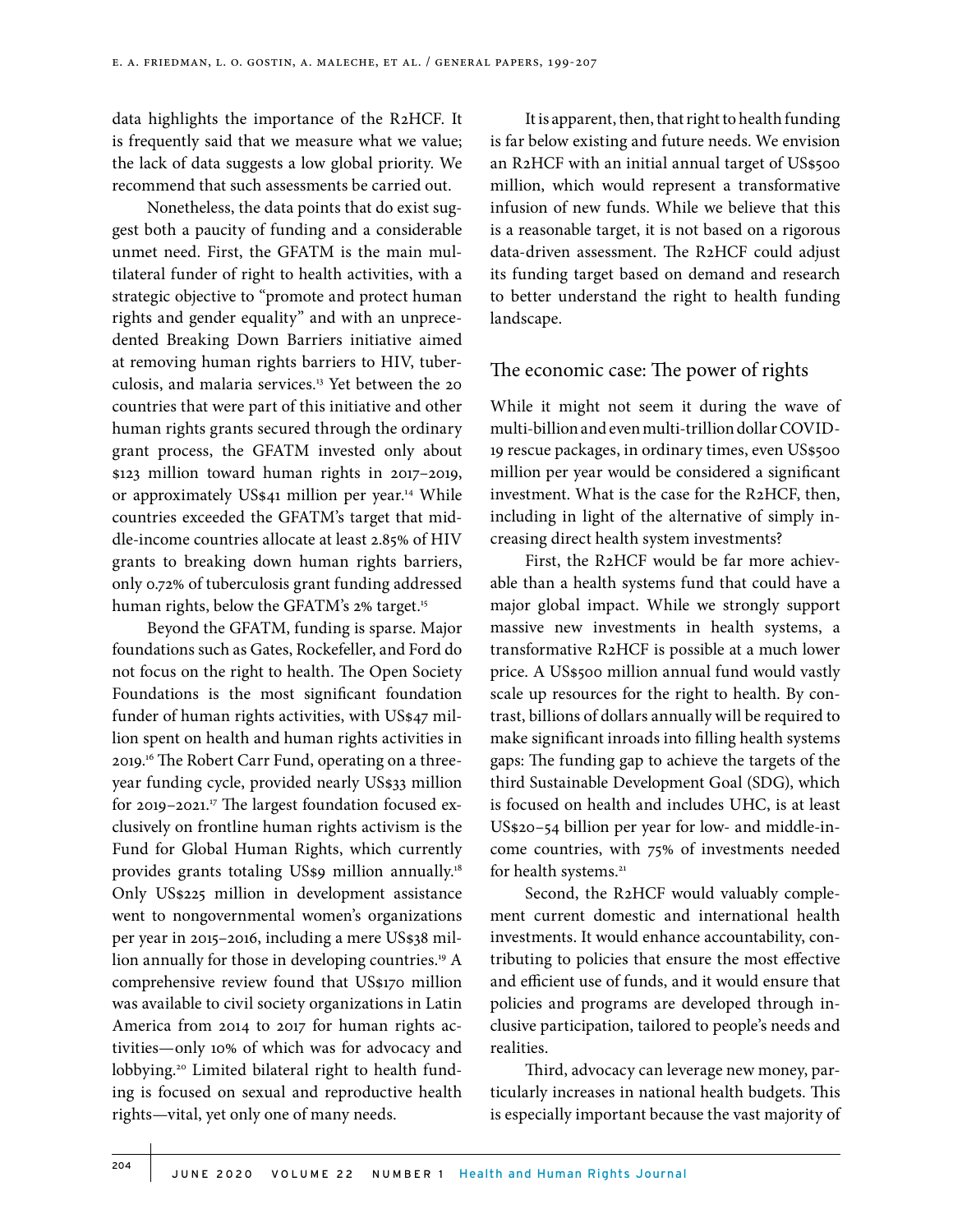funds for health systems and underlying determinants of health will come from domestic resources.

Fourth, right to health initiatives can be transformative. For example, a study in Uganda reported that using community score cards—a form of community monitoring of local health services that includes an action plan that community members and health workers develop jointly—led to a 33% reduction in child mortality.<sup>22</sup> A grant from the Fund for Global Human Rights was critical in securing Tunisia's first law on domestic violence.<sup>23</sup> The Treatment Action Campaign's social mobilization and litigation led South Africa to offer antiviral treatment for people living with HIV.

Fifth, even with vastly scaled-up health systems funding, without dedicated efforts, marginalized populations will likely be left behind. Civil society's ability to document rights violations, develop sharp analyses and recommendations, mobilize political constituencies, generate media attention, bring neglected perspectives to lawmakers, and seek accountability through courts can drive policy reform and resource allocation that new health systems funding alone might not. Even with significant new health system funds, an R2HCF would be critical to ensure health coverage that is truly universal and that systems are in place to protect marginalized and other vulnerable populations during disease outbreaks.

Finally, the R2HCF would contribute to human dignity in ways that strengthening health systems alone cannot. It would enable people to be active agents in decisions affecting their health and lives, and to be respected. The value of enabling people at the margins to experience being treated with dignity is incalculable.

# Finding—and creating—political will

The chief obstacle to an R2HCF is the political will to create it. Creating a new international right to health financing mechanism of significant magnitude is a tall order. The global recession that the COVID-19 pandemic will cause will make funding scarce in the near term. Yet the global health community has demonstrated strong interest in innovative new financing models, such as the Pandemic Emergency Preparedness Facility and the Coalition for Epidemic Preparedness Innovations. And a powerful constituency would advocate for the R2HCF.

There is a growing body of evidence—including case studies, randomized control trials, literature reviews, and the forthcoming mid-term assessment of the Global Fund's Breaking Down Barriers initiative—on the public health impact of funding advocacy and other health and human rights programming.24 And in time, the R2HCF could contribute to this evidence, with regular publications on the impact of its investments, including toward rights-based UHC and global health security.

The high-level political commitment to UHC and the commitment to improving global health security that will surely follow COVID-19 open a window of opportunity for the R2HCF, which would make major contributions to SDG3—from accountability and participation to advocacy that unleashes significantly increased and more effective domestic health funding.

In an era of nationalistic populism, civil society space is narrowing and the world is experiencing an erosion of human rights, including through growing xenophobia and discrimination. The fund could be of major interest to countries that remain deeply committed to human rights, the rule of law, and global solidarity. Funders might view the R2HCF as a powerful antidote to the nationalism and lack of global collaboration that is almost surely worsening the harms of COVID-19, from too little funding for lower-income countries to the global scramble to find manufacturers of medical equipment and supplies and win the international bidding war, rather than sharing scarce supplies equitably and based on need.<sup>25</sup>

The added urgency of human rights, combined with a renewed commitment to UHC and global health security, could make the R2HCF a compelling possibility. And there is a global constituency to support it—communities whose health rights are not respected, and civil society seeking to push for the right to health. We envisage civil society organizations undertaking meticulous policy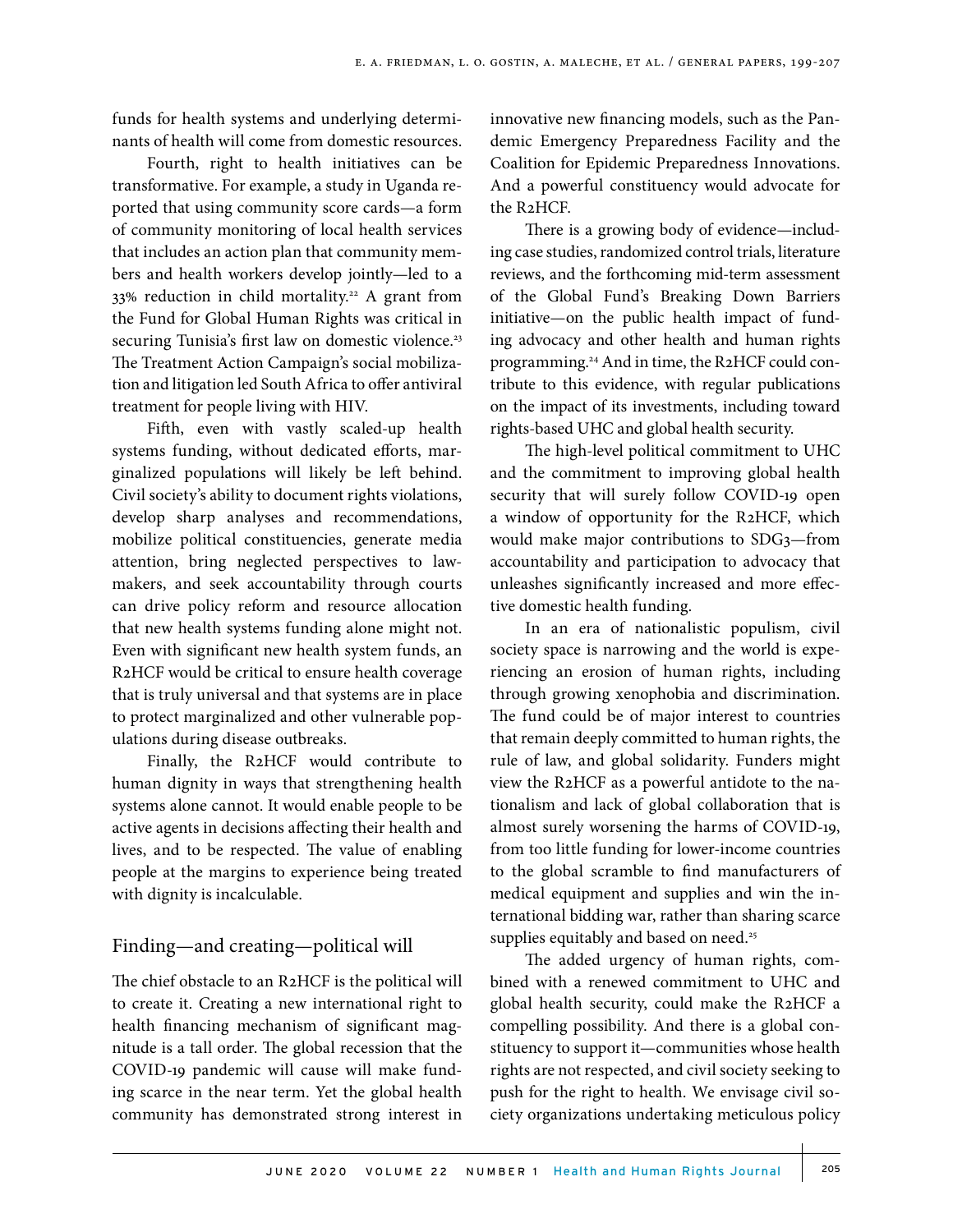analysis, doing sustained lobbying, and campaigning in the streets to create a R2HCF. We hope for the support of major global institutions, such as the World Health Organization and the Office of the United Nations High Commissioner for Human Rights, given that the R2HCF would support their core missions.

## The path ahead

Accordingly, we call on other civil society advocates, international organizations, governments, and foundations to join us in a multi-stakeholder process, one led by civil society and that includes current right to health funders, to conceptualize the R2HCF, to advocate for it, and to create it. The need to, as United Nations Secretary-General Antonio Guterres has put it, "recover better" from COVID-19, together with the political declaration on UHC, provides a vital window of opportunity to launch the fund rapidly.<sup>26</sup> If the transformative SDG agenda and the promises to achieve UHC by 2030 and to leave no one behind are to be more than lofty declarations, we cannot wait to develop a powerful R2HCF.

# References

1. World Health Organization, *Primary health care on the road to universal health coverage: 2019 monitoring report* (Geneva: World Health Organization, 2019). Available at https://www.who.int/healthinfo/universal\_health\_coverage/report/uhc\_report\_2019.pdf.

2. World Health Organization, "Sanitation: Key facts" (June 14, 2019). Available at https://www.who.int/ news-room/fact-sheets/detail/sanitation; United Nations, *Sustainable Development Goals: Goal 6; Ensure access to water and sanitation for all*. Available at https://www.un.org/ sustainabledevelopment/water-and-sanitation/; Food and Agriculture Organization of the United Nations, International Fund for Agricultural Development, United Nations Children's Fund, et al., *State of food security and nutrition in the world 2019: Safeguarding against economic slowdowns and downturns* (Rome: Food and Agriculture Organization of the United Nations, 2019). Available at http://www.fao. org/3/ca5162en/ca5162en.pdf.

3. United Nations General Assembly, G.A. Res. 74/2, UN Doc. A/RES/74/2 (2019).

4. United Nations General Assembly, G.A. Res. S-26/2,

UN Doc. A/RES/S-26/2 (2001); Global Fund to Fight AIDS, Tuberculosis and Malaria. Available at https://www.theglobalfund.org/en/.

5. Framework Convention on Global Health Alliance. Available at https://fcghalliance.org.

6. E. A. Friedman, L. O. Gostin, M. M. Kavanagh, et al., "Achieve health equity: Crafting national programmes of action for the SDG era," *BMJ* 367 (2017).

7. Personal communication (e-mail) with Ralf Jürgens, Senior Coordinator, Human Rights, Global Fund to Fight AIDS, Tuberculosis and Malaria, March 25, 2020.

8. Freedom House, *Freedom of the world research methodology*. Available at https://freedomhouse.org/reports/ freedom-world/freedom-world-research-methodology.

9. Robert Carr Fund, *About the Robert Carr Fund*. Available at https://robertcarrfund.org/about-rcf.

10. Global Fund to Fight AIDS, Tuberculosis and Malaria, *Board: Members*. Available at https://www.theglobalfund. org/en/board/members/.

11. Personal communication with Ralf Jürgens (see note 7).

12. Unitaid, *About us*. Available at https://unitaid.org/ about-us/#en.

13. UNAIDS, *UNAIDS 2016–2021 strategy: On the fast-track to end AIDS*. (Geneva: UNAIDS, 2015). Available at https://www.unaids.org/sites/default/files/media\_aset/20151027\_UNAIDS\_PCB37\_15\_18\_EN\_rev1.pdf.

14. Global Fund to Fight AIDS, Tuberculosis and Malaria, Office of the Inspector-General, *Advisory review: Removing human rights-related barriers: Operationalizing the human rights aspects of Global Fund STRATEGIC OBJECTIVE 3* (Geneva: Global Fund to Fight AIDS, Tuberculosis and Malaria, 2019), p. 2. Available at https://www.theglobalfund. org/media/9020/oig\_gf-oig-19-023\_report\_en.pdf.

15. Ibid., p. 25.

16. Open Society Foundations, *Who we are: Financials*. Available at https://www.opensocietyfoundations.org/whowe-are/financials.

17. Robert Carr Fund, *Funding*. Available at https:// robertcarrfund.org/funding.

18. Fund for Global Human Rights, *2017/18 Form 990*. Available at https://globalhumanrights.org/wp-content/ uploads/2019/10/FY17-18-FGHR-990.pdf.

19. Organisation for Economic Co-operation and Development, Development Assistance Committee Network on Gender Equality, *Aid to gender equality and women's empowerment: An overview* (OECD DAC Network on Gender Equality, 2018). Available at https://www.oecd.org/dac/ gender-development/Aid-to-gender-overview-2018.pdf.

20. Innpactia and CIVICUS, *Access to resources for civil society organisations in Latin America: Facts and challenge*s (Innpactia and CIVICUS, 2019). Available at https://www. civicus.org/documents/reports-and-publications/civicus+innpactia-report\_september02.pdf.

21. K. Stenberg, O. Hanssen, T. T. Edejer, et al*.,* "Financ-